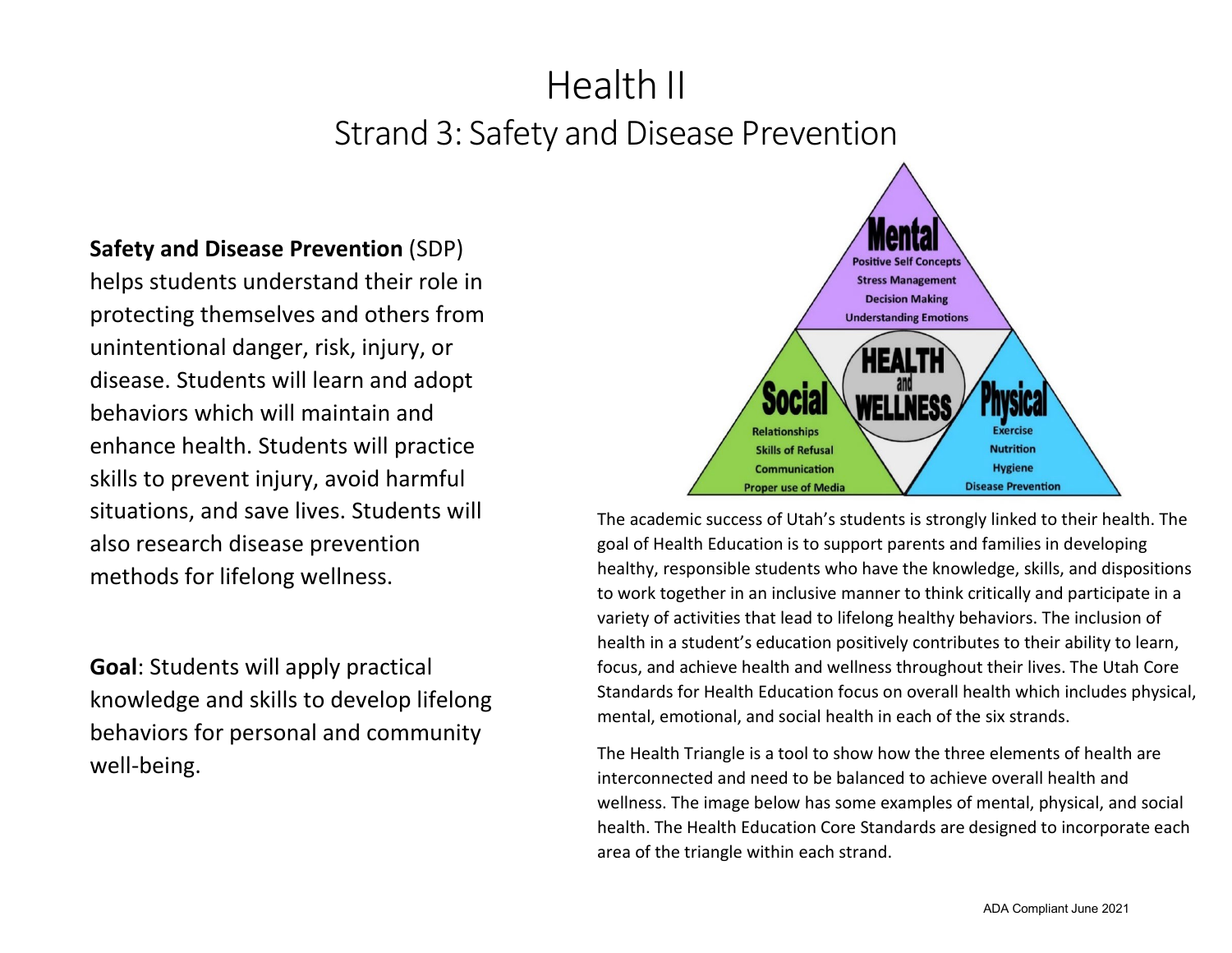# Demonstrate high-quality hands-on CPR, how to operate an AED, and appropriate first aid. **Concepts and Skills to Master** • Demonstrate hands-on CPR – use USBE grant (contact [Jodi.Parker@schools.utah.gov](mailto:Jodi.Parker@schools.utah.gov) for more information). • Practice Stop the Bleed: Basic Splinting & Bleeding Control. **Critical Background Knowledge** Standard HI.SDP.1: Demonstrate proficiency in basic first-aid and Cardiopulmonary Resuscitation (CPR). **Related Standards: Current Grade Level** Standard HII.SDP.2: Develop strategies for safety-related or emergency situations (for example, vehicle safety, recreation safety, firearm safety, seizure, stroke, cardiac event). **Standard HII.SDP.2** Develop strategies for safety-related or emergency situations (for example, vehicle safety, recreation safety, firearm safety, seizure, stroke, cardiac event). **Concepts and Skills to Master** • Create an emergency preparedness plan and things to put in a 72-hour kit. • Research emergency situation and explain what to do in various situations (e.g., vehicle driver and passenger, CPR, first aid, stroke, naloxone, epinephrine auto-injector, pedestrian, recreation, physical activity, firearm safety) • List common emergency situations or places to practice safety. **Critical Background Knowledge** Standard HI.SDP.2: Demonstrate how to apply thoughtful decision-making in health-related situations (for example, substance use, vehicle safety, sun safety, recreational safety, firearm safety, physical activity, nutritional choices). **Related Standards: Current Grade Level** Standard HII.SDP.1: Demonstrate high-quality hands-on CPR, how to operate an AED, and appropriate first aid. **Standard HII.SDP.3** Practice responsible ways to communicate online, via text, or through other electronic means and how to respond to inappropriate contact or sexual advances online, via text, or through other electronic means. **Concepts and Skills to Master** • Practice how to participate and respond appropriately through online communication. • Research legal consequences of sharing inappropriate material online (e.g., sexting, videos, pornography, threats, racist comments) **Critical Background Knowledge** Standard HI.SDP.3: Investigate the effects of media and technology on mental, emotional, physical, and social health (for example, dopamine levels, sleep). Standard HI.SDP.4: Identify how to maintain a healthy online relationship and the potential consequences of sharing private information using technology including photos and videos.

**Related Standards: Current Grade Level**

**Standard HII.SDP.1**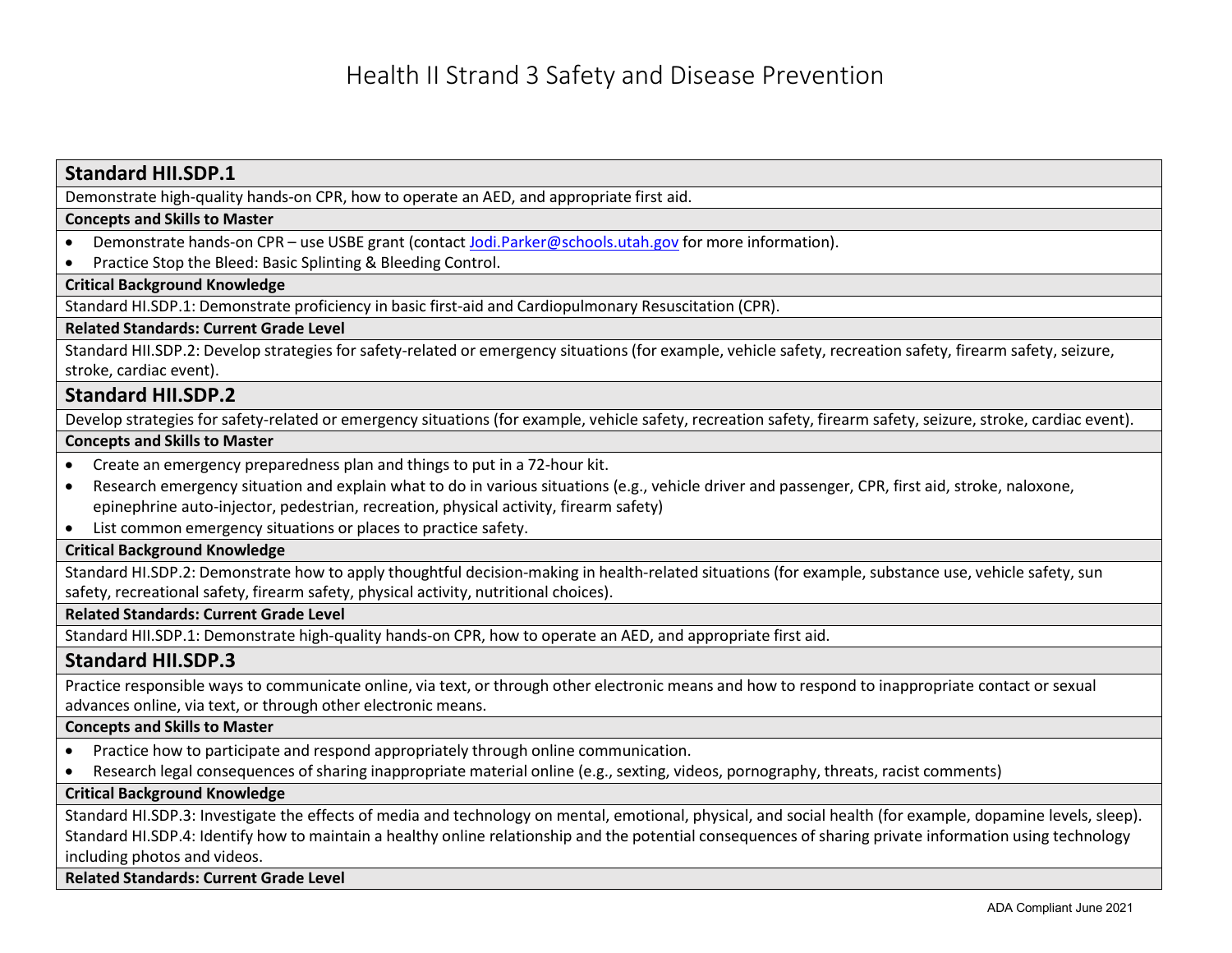Standard HII.HF.2: Demonstrate effective ways to communicate personal boundaries and show respect for the boundaries of others.

Standard HII.HF.5: Model strategies to prevent, manage, or resolve interpersonal conflicts in healthy ways

Standard HII.MEH.2: Research current modes of technology and media use and how they impact mental and emotional health.

Standard HII.HD.8d: Evaluate the potentially positive and negative impacts of technology and social media in relationships and strategies to use technology and social media safely emphasizing the value of face-to face communication.

# **Standard HII.SDP.4**

Assess the harmful effects of pornography and recognize that recovery is possible.

# **Concepts and Skills to Master**

- Research and discuss the potential harmful effects such as human trafficking, addiction, and legal implications.
- Discuss safety measures and reporting strategies.
- Research methods of stopping pornography use or supporting others who may want to stop using or participating in situations.
- Research supports for trafficking victims.

# **Critical Background Knowledge**

Standard HI.SDP.5: Explain the harmful effects of pornography and recognize that recovery is possible.

#### **Related Standards: Current Grade Level**

Standard HII.MEH.2: Research current modes of technology and media use and how they impact mental and emotional health.

Standard HII.HD.9: Discuss harassment, abuse, discrimination, and relationship violence prevention and reporting strategies.

# **Standard HII.SDP.5**

Develop skills to determine the validity of current health resources, information and trends.

# **Concepts and Skills to Master**

- Find valid websites for health resources and explain how to determine the validity (.org .gov .edu websites vs .com).
- Identify valid (CDC, UDOH) and invalid (YouTube, WebMD) health websites examples.
- Determine community resources for accurate health information.

#### **Critical Background Knowledge**

Standard HI.SDP.7: Demonstrate how to access valid and reliable health information, products, and services.

#### **Related Standards: Current Grade Level**

Standard HII.HF.4a: Develop skills to cope with common life changes (for example, changing schools, relationship changes, family changes).

Standard HII.SAP.5: Identify community resources available to support individuals impacted by substance abuse and addiction, recognizing that recovery from addiction is possible.

Standard HII.N.5: Assess the accuracy and validity of claims about health information, dietary supplements, products, and services.

Standard HII.HD.4: Identify practices for prevention of common sexually transmitted diseases or infections (STD/STI).

Standard HII.HD.6: Discuss risk reduction, prevention and early detection methods for common reproductive conditions and diseases, including cancers, and when it may be necessary to seek medical care.

# **Standard HII.SDP.6**

Research preventive measures for chronic and infectious health conditions, and the physical, mental and emotional, social and economic effects on self and society.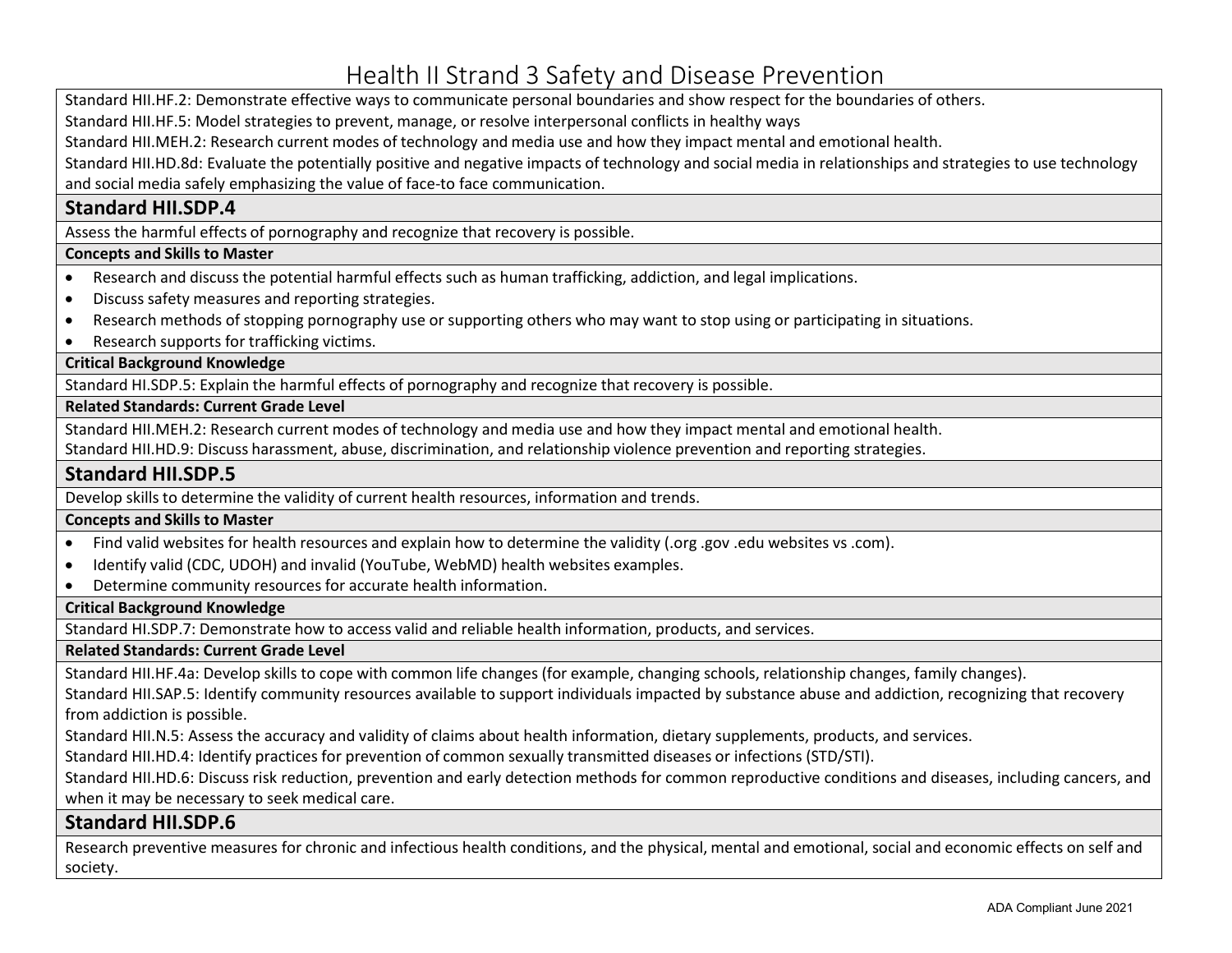## **Concepts and Skills to Master**

- List of diseases, classify the type of disease (virus, bacteria, fungi), mode of spread (direct, indirect, airborne), draw how disease looks like under a microscope, sign & symptoms this disease causes, ways to treat it and rates in the US of the disease.
- Diagram of chronic, acute, & infectious diseases.
- Examine how family, genetics, culture, health history, and environment can affect personal health.

## **Critical Background Knowledge**

Standard HI.SDP.6: Compare and contrast the signs, symptoms, prevention methods, and risk factors of infectious, acute, and chronic diseases.

## **Related Standards: Current Grade Level**

Standard HII.MEH.4: Research school and community mental health resources and determine when professional health services may be required. Standard HII.SDP.6a: Research the efficacy of health screenings, immunizations, checkups, and other preventive examinations that are necessary to

maintain overall health and wellness.

Standard HII.SDP.7: Analyze and describe the relationships among healthy eating, physical activity, and chronic diseases (for example, heart disease, cancer, type-2 diabetes, hypertension, osteoporosis).

Standard HII.N.4: Research school and community mental health resources and determine when professional health services may be required.

Standard HII.HD.4: Identify practices for prevention of common sexually transmitted diseases or infections (STD/STI).

Standard HII.HD.6: Discuss risk reduction, prevention and early detection methods for common reproductive conditions and diseases, including cancers, and when it may be necessary to seek medical care.

# **Standard HII.SDP.6a**

Research the efficacy of health screenings, immunizations, checkups, and other preventive examinations that are necessary to maintain overall health and wellness.

# **Concepts and Skills to Master**

- Explain common screenings & research the age & frequency of the screening (e.g., breast cancer, cervical, testicular, colon, skin, prostate, diabetes, eyes, cholesterol, hearing, scoliosis, blood pressure, osteoporosis, thyroid, iron, EKG).
- Research the efficacy of immunizations for disease prevention. Include mortality rate from the diseases before immunizations and possible complications from immunizations and evaluate the importance of immunizations.

# **Critical Background Knowledge**

Standard HI.SDP.6: Compare and contrast the signs, symptoms, prevention methods, and risk factors of infectious, acute, and chronic diseases. Standard HI.SDP.7: Demonstrate how to access valid and reliable health information, products, and services.

# **Related Standards: Current Grade Level**

Standard HII.HD.6: Discuss risk reduction, prevention and early detection methods for common reproductive conditions and diseases, including cancers, and when it may be necessary to seek medical care.

# **Standard HII.SDP.6b**

Demonstrate effective communication about health concerns with healthcare providers and other trusted adults (for example, parent, guardian, relative, teacher, counselor, clergy).

#### **Concepts and Skills to Master**

• Research the effect of health choices and lifestyles on health outcomes.

**Critical Background Knowledge**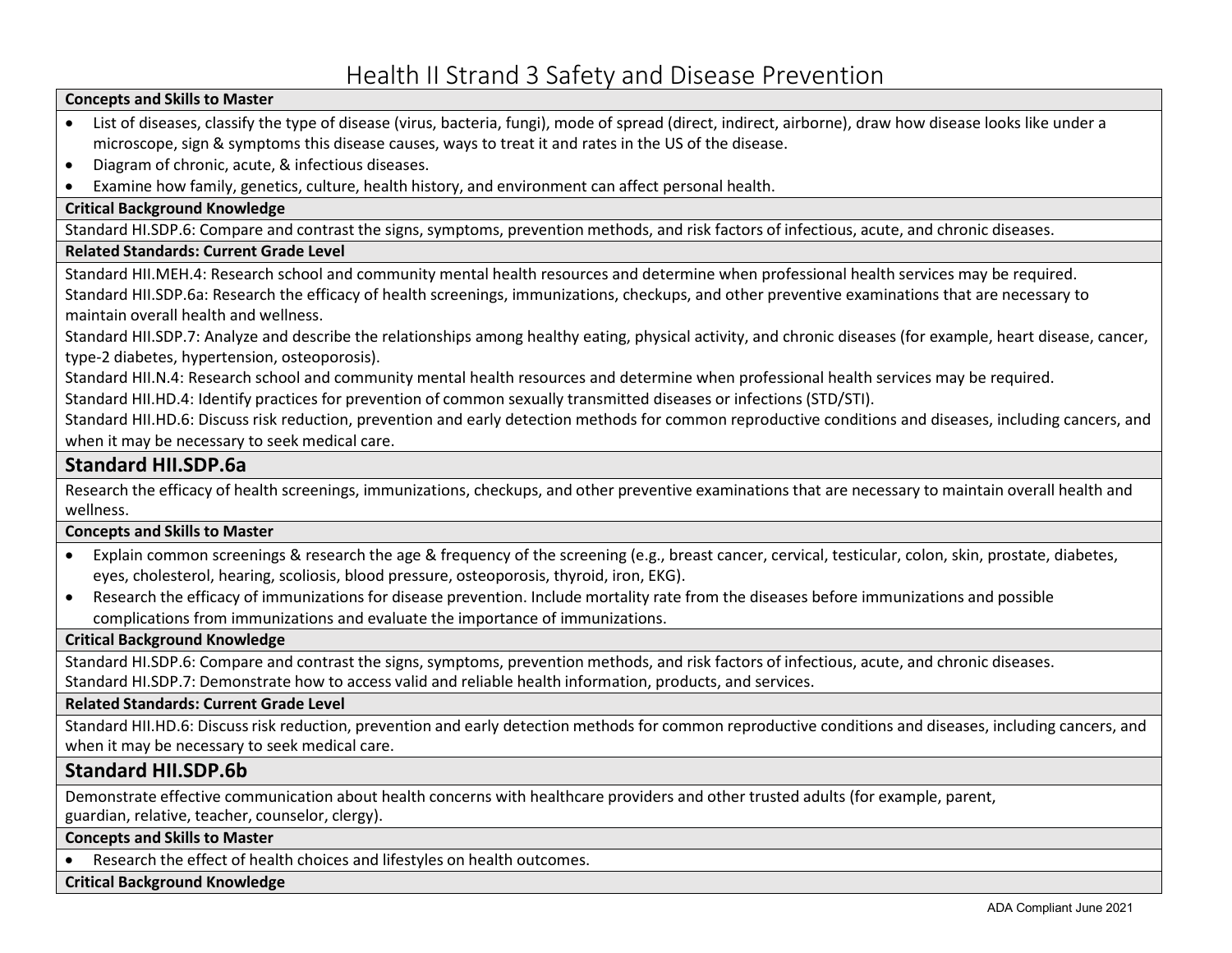Standard HI.SDP.6: Compare and contrast the signs, symptoms, prevention methods, and risk factors of infectious, acute, and chronic diseases.

## **Related Standards: Current Grade Level**

Standard HII.SAP.6: Demonstrate how to talk with a health care provider about prescription options, effectiveness, side effects, and interactions of medications.

Standard HII.HD.6: Discuss risk reduction, prevention and early detection methods for common reproductive conditions and diseases, including cancers, and when it may be necessary to seek medical care.

Standard HII.HD.7: Identify accurate and credible resources for sexual health, development, and relationships, and identify who and where to turn to for help (for example, parent, clergy, relative, health care provider, teacher, counselor).

# **Standard HII.SDP.7**

Analyze and describe the relationships among healthy eating, physical activity, and chronic diseases (for example, heart disease, cancer, type-2 diabetes, hypertension, osteoporosis).

#### **Concepts and Skills to Master**

- List risk factors for chronic diseases such as heart disease, cancer, and type-2 diabetes. Small changes can make a difference. Examples include eating less processed food, increasing fiber intake, and building activity into your daily routine.
- Create a diagram of the health triangle and list behaviors as negative, positive, or both and how they impact the areas of the health triangle.

# **Critical Background Knowledge**

Standard HI.SDP.6: Compare and contrast the signs, symptoms, prevention methods, and risk factors of infectious, acute, and chronic diseases.

#### **Related Standards: Current Grade Level**

Standard HII.SDP.6: Research preventive measures for chronic and infectious health conditions, and the physical, mental and emotional, social and economic effects on self and society.

Standard HII.N.4: Research school and community mental health resources and determine when professional health services may be required.

#### **Academic Language**

**Acute:** A disease that comes on rapidly with distinct symptoms and has a short duration.

**Addiction:** The compulsive activity or use of a substance despite any cost to health, family, or social standing. Addiction is a medical condition and requires medical treatment.

**Cardiopulmonary Resuscitation (CPR)**: An emergency lifesaving procedure performed when the heart stops beating. Immediate CPR can double or triple chances of survival after cardiac arrest.

**Chronic Disease**: A long-term disease that is not passed from person to person, generally cannot be prevented by vaccines or cured by medication.

Treatment and life-style changes can reduce symptoms and people can live and manage symptoms over a long period of time. Common examples include: diabetes, cancer, asthma, epilepsy, hypertension, arthritis, heart disease.

**Cyberbullying**: The use of electronic communications to bully a person by sending or posting mean, harassing, hurtful, threatening, or intimidating messages.

**Hands-Only Cardiopulmonary Resuscitation (CPR):** CPR that does not require mouth-to-mouth breaths.

**Harassment**: As defined in Utah Code 76-5-106, intent to frighten or harass another, communicates a written or recorded threat to commit any violent felony.

**Harmful Effects of Pornography**: Required as part of Health Education by Utah State Code 53G-10-402. This is a safety topic meant to address items, including but not limited to: addiction, legal implications, and human trafficking.